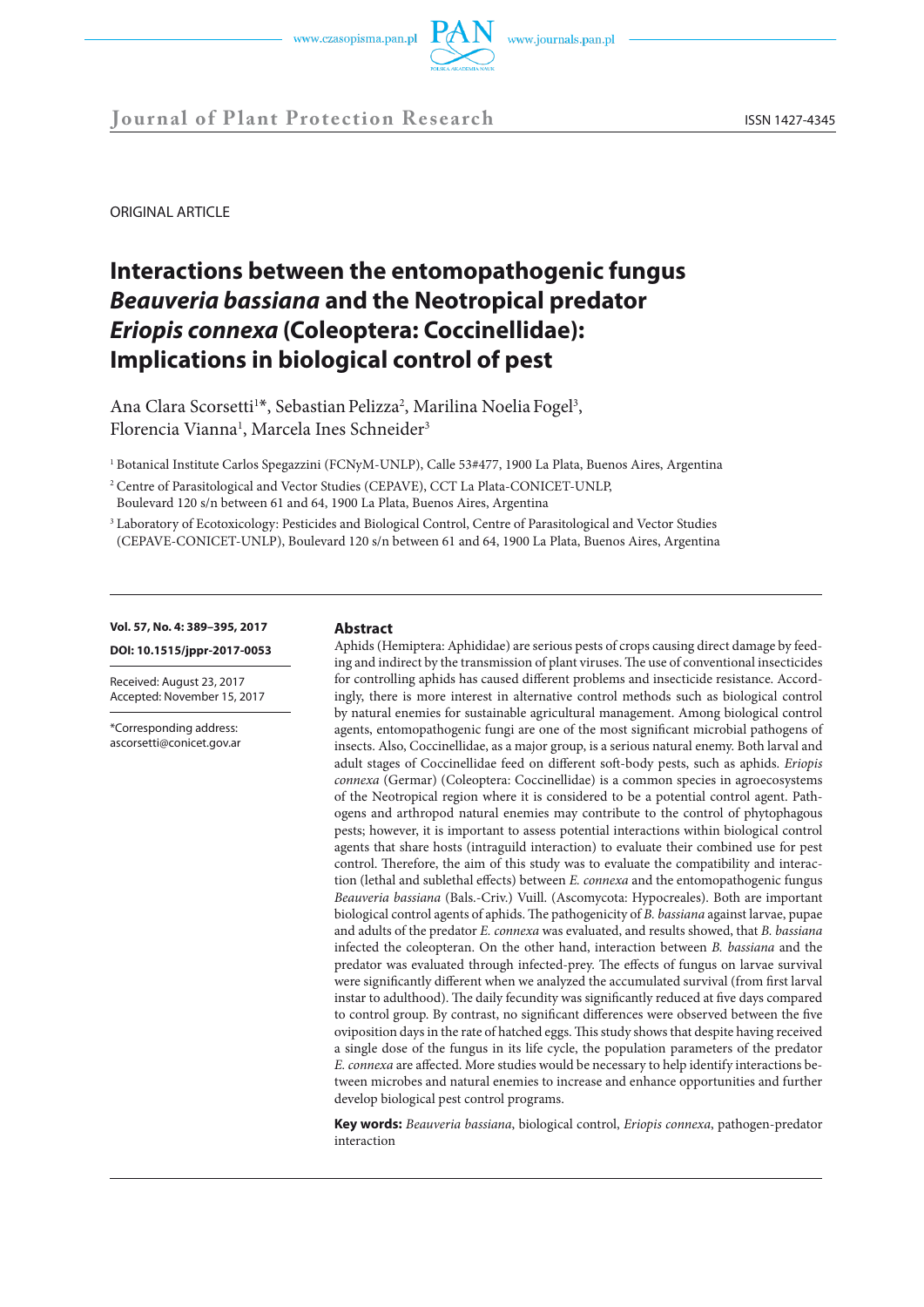www.journals.pan.pl

# **Introduction**

Aphids (Hemiptera: Aphididae) are serious pests in agricultural and horticultural crops through direct damage by feeding and indirect by the transmission of more than 300 plant viruses (Hogenhout *et al.* 2008). The use of conventional insecticides for controlling aphids has caused different problems (e.g. failures in pest control and negative environmental impact) and insecticide resistance by aphids (Foster *et al.* 2007). Therefore, in recent years there has been more interest in other control methods such as biological control by natural enemies for sustainable agricultural management (Lacey *et al*. 2015). Among biological control agents, fungi are one of the most significant microbe pathogens of insects. At least 16 species of fungi are known to infect aphids in nature, and several species frequently cause epizootics among aphid populations (Pell *et al.* 2001; Chen *et al.* 2008). In Argentina, several fungal species associated with aphid pests of horticultural crops were cited: *Conidiobolus obscurus* (Hall & Dunn) Remaudière & Keller, *Entomophthora planchoniana* Cornu, *Neozygites fresenii* (Nowakowski) Remaudière & Keller, *Pandora neoaphidis* (Remaudière & Hennebert) Humber and *Zoophthora radicans* (Brefeld) Batko (Entomophthoromycotina: Entomophthorales) (Scorsetti *et al*. 2007) and *Lecanicillium lecanii* (Zimmerm.) Zare & W. Gams, *L. longisporum* (Petch) Zare & Gams, *L. muscarium* (Petch) Zare & W. Gams (Ascomycota: Hypocreales) (Scorsetti *et al*. 2010, 2012).

Mitosporic entomopathogenic fungi in the order Hypocreales, such as *Beauveria bassiana* (Bals.–Criv.) Vuill.*, L. longisporum* and *Isaria fumosorosea* Wize, have been successfully utilized as biological control agents against numerous pests including aphids (de Faria and Wraight 2007; Powell and Pell 2007; Draganova *et al.* 2008). The main biological attributes for a mycoinsecticide are the virulence toward the target insect and that it is not harmful to other beneficial organisms such as parasitoids and predators (Riddick *et al.* 2009).

Coccinellidae make up a major group of natural enemies both the larval and adult stages of this predator species feed on different soft-body pests, such as aphids, whiteflies, mites and mealybugs (Biddinger *et al*. 2009; Obrycki *et al*. 2009). *Eriopis connexa* (Germar) (Coleoptera: Coccinellidae) is a common species in agroecosystems of the Neotropical region where it is considered to be a potential control agent (Sarmento *et al*. 2007; Duarte Gómez and Zenner de Polanía 2009). In Argentina, this species is commonly associated with key horticultural pests such as *Myzus persicae*  (Sulzer, 1776), *Aphis gossypii* Glover 1877 (Hemiptera: Aphididae) and *Bemisia tabaci* (Gennadius, 1889) (Hemiptera: Aleyrodidae) (Fogel 2012).

Pathogens and arthropod natural enemies may contribute to the control of phytophagous pest populations in biological control programs. However, it is important to assess potential interactions between biological control agents that share the same host (intraguild interaction) to evaluate their combined use for pest control. It is well documented that several species of natural enemies may interact synergistically, additively or antagonistically to each other. While a synergistic or additive interaction could accelerate the reduction of insect pest populations, an antagonistic response could interact negatively in controlling insect pests (Roy and Pell 2000).

Intraguild interaction and compatibility between entomopathogenic fungi and other biological control agents of pests have been studied more with parasitoids than predators (Mesquita and Lacey 2001; Rashky *et al.* 2009; Jarrahi and Safavi 2016). In recent studies Mohamed and Hatcher (2017) have reported that the parasitoid *Aphidius colemani* (Dalman, 1820) (Hymenoptera: Braconidae) and *L. muscarium* could be used together for *M. persicae* control. Likewise, *B. bassiana* and *Metarhizium brunneum* Petch (Ascomycota: Hypocreales) results were compatible with *A. colemani* without any negative intraguild interaction between them (Jaber and Araj 2017).

Steenberg and Harding (2009) reported entomopathogenic fungi isolated from the harlequin ladybird predator *Harmonia axyridis* (Palls) (Coleoptera: Coccinellidae) from field samples and observed that the larval stage was the most susceptible to fungal infection, through bioassays with the entomopathogenic fungus *Isaria farinosa* (Holmsk.) (Ascomycota: Hypocreales). In contrast, Bayissa *et al.* (2016) demonstrated that the compatibility between *Metarhizium anisopliae* (Metchnikoff) Sorokin (1883) (Ascomycota: Hypocreales) and the predator *Cheilomenes lunata* (Fabricius) (Coleoptera: Coccinellidae)*,* could provide a sustainable strategy for effective management of aphids on crucifers.

Most studies are focused on the interaction between parasitoids and pathogens. However, there have been few studies on predators. Therefore, the aim of this study was to evaluate the compatibility and interaction (lethal and sublethal effects) between the predator *E. connexa* and the entomopathogenic fungus *B. bassiana*, both, important biological control agents of aphids.

# **Materials and Methods**

#### **Fungal culture**

The strain *B. bassiana* LPSc 1067, from the culture collection of the Spegazzini Institute, La Plata, Argentina was chosen based on its laboratory efficacy against several insect pests (Pelizza *et al*. 2012). It was identified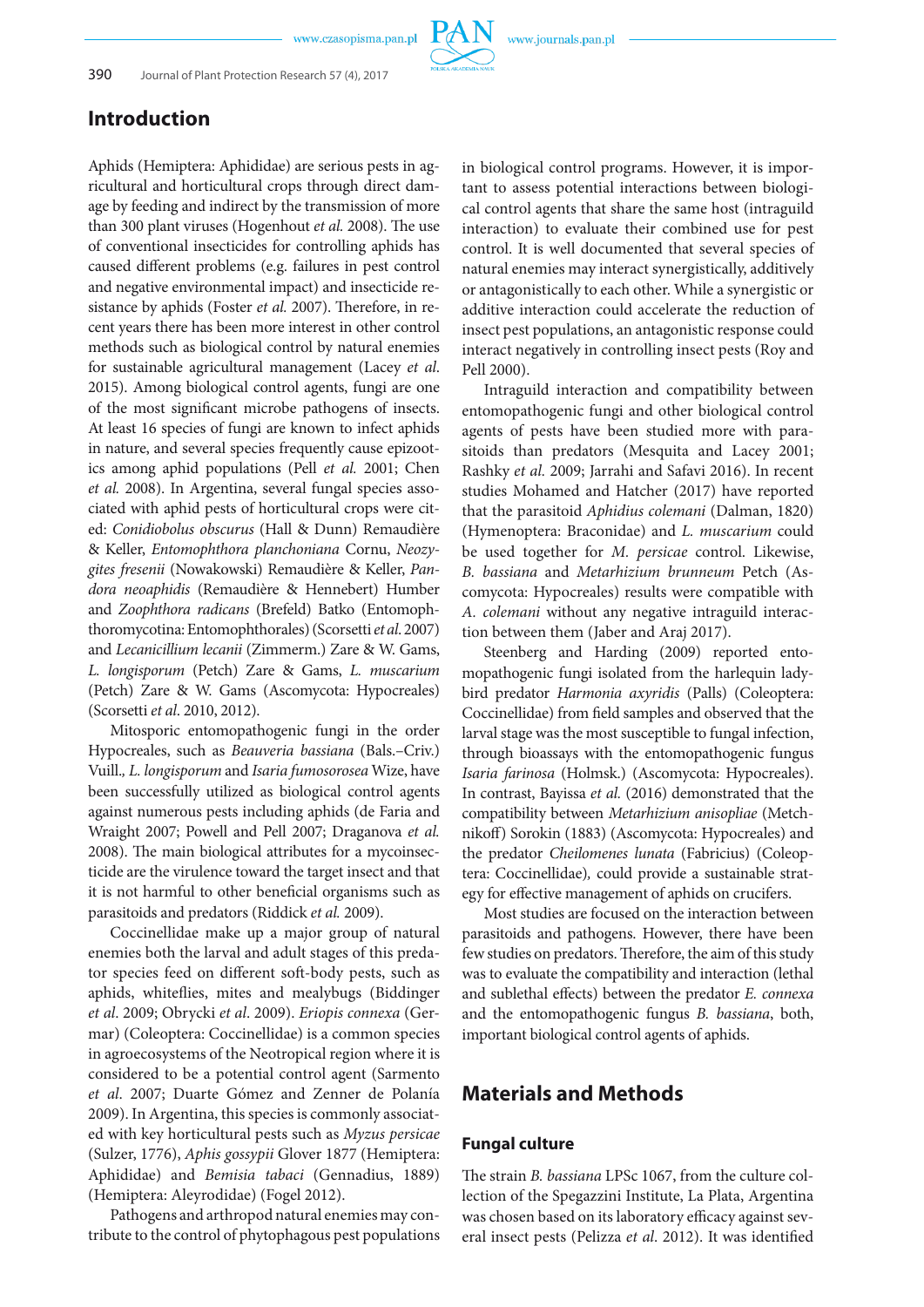using both molecular and morphological data Gen- -Bank (accession number KF500409).

Conidia were obtained from a culture on potato dextrose agar (PDA, Britania S.A., Buenos Aires, Argentina) maintained for 10 days at 25°C in darkness. Conidia were harvested by a cell scraper (Fisherbrand<sup>®</sup>) and placed in Tween®80 (sodium polysorbate) 0.01% (v/v). Suspensions were adjusted to  $1 \times 10^7$  conidia  $\cdot$  ml<sup>-1</sup> by a Neubauer hemocytometer. Conidial viability was determined before each stock suspension was prepared by spreading 0.2 ml of a  $1 \times 10^4$  conidia  $\cdot$  ml<sup>-1</sup> suspension on a slide with PDA and estimating the number of germinated propagules after 24 h at 25°C. Propagules were considered viable when the germ tube length was equal to or longer than the spore diameter when observed under a phase contrast microscope at 400× magnification (Goettel and Inglis 1997).

#### **Insect rearing**

The coccinellid *E. connexa* was obtained from organic horticultural crops in the nearest La Plata city, Buenos Aires province, Argentina (34°57'17"S, 57°53'26"W). Insects were kept isolated inside an incubator chamber to avoid the presence of pathogens from the field. Insects used in the bioassays were after the second generation. Adults were kept in polycarbonate cages  $(14.5 \times 14 \text{ cm})$  covered with a fine mesh. Eggs were removed and placed in plastic Petri dishes. Larvae were reared in plastic Petri dishes until pupation. Insects were maintained in a rearing room under controlled conditions [25±2°C, 70±5% relative humidity (RH) and 16 : 8 h L : D].

The aphid *Rhopalosiphum padi* L. (Hemiptera: Aphididae) was used as prey. Aphid colonies were initiated with clones supplied by the technical personnel of the Faculty of Agricultural and Forestry Sciences (National University of La Plata), and were reared on wheat *Triticum aestivum* L. (cultivar Klein Capricornio, Cauda Semillas, Chacabuco, Argentina). Wheat seeds were pre-germinated and planted in a sterilized vermiculite : soil : perlite substrate mix (1 : 1 : 1). Seedlings were aphid infected and maintained in ventilated cages under the same controlled conditions as the predator. Larvae and adults of predator were also feed with a supplement of honey, water and pollen mixture.

#### **Bioassay 1: Pathogenicity test**

The pathogenicity of *B. bassiana* against larvae, pupae and adults of the predator *E. connexa* was evaluated by aspersion technique. Treated insects were sprayed with 300 µl of a conidial suspension of  $1 \times 10^7$ conidia · ml<sup>-1</sup>, with a 35-ml glass atomizer, while the control insects were sprayed with 300 µl of 0.01% (v/v) Tween<sup>®</sup>80 conidia-free. The experiment consisted of three replicate

test groups and three control groups, with all groups containing 10 insects each. Adults used in assays were 10–15 days old.

Insects were treated and placed in a Petri dish with sterile filter paper to dry excess inoculum. Then, they were settled individually in Petri dishes and fed *ad libitum* with *R. padi* aphid as prey. The cumulative mortality was recorded daily for 10 days. Dead insects were surface sterilized and placed in a humidity chamber to allow fungal infection according to Lacey and Brooks (1997). Dead insects were observed until visual signs of mycosis appeared or for 14 days after treatment. The experiments were repeated three times under comparable laboratory conditions. All the bioassays were carried out in a growth chamber with controlled environmental conditions (25±2°C, 70±5% RH and  $16:8 h L : D$ ).

#### **Bioassay 2: Interaction through prey. Larval survival, development, fecundity and fertility**

Interaction between the entomopathogenic fungus *B. bassiana* and the predator was evaluated through infected-prey. For the treatment, aphids were sprayed with a *B. bassiana* suspension of  $1 \times 10^7$  conidia  $\cdot$  ml<sup>-1</sup> 0.01% (v/v) Tween®80, and placed in a Petri dish with sterile filter paper to dry excess inoculum. Control aphids were applied with  $0.01\%$  (v/v) Tween®80 conidia-free.

First larval instar (24 h post-hatched and starved) of *E. connexa* were placed individually in Petri dishes (90 mm) and were provided with 25 infected-aphids. When all infected aphids had been eaten, each larva was fed *ad libitum* with healthy *R. padi* aphid. The experiment consisted of three replicate test groups and three control groups, with all groups containing 10 insects each. Survival and development time of immature stages (from larva to pupa) were checked, every 24 h until adult emergence.

Sublethal effects on fecundity and fertility were assessed on adults emerged from treated and control larvae. Newly emerged adults, both males and females, were placed in plastic cylindrical containers (14 cm diameter and 14.5 cm high) and *R. padi* aphids were provided *ad libitum*. After five days, ten mated females per treatment were randomly selected for the reproduction assessment. Females were placed individually in plastic glasses (5 cm diameter and 10 cm high) with a fine mesh net fixed to the upper opening to allow ventilation. The inner walls of the containers were previously covered with paper as substrate for the oviposition, and *R. padi* aphids were offered *ad libitum*. During the following five days, egg batches were registered and counted daily (Fogel *et al.* 2013). Newly laid eggs were collected and individualized placed individually in Petri dishes. Fecundity (number of laid eggs) and fertility (number of hatched eggs) were recorded for each female.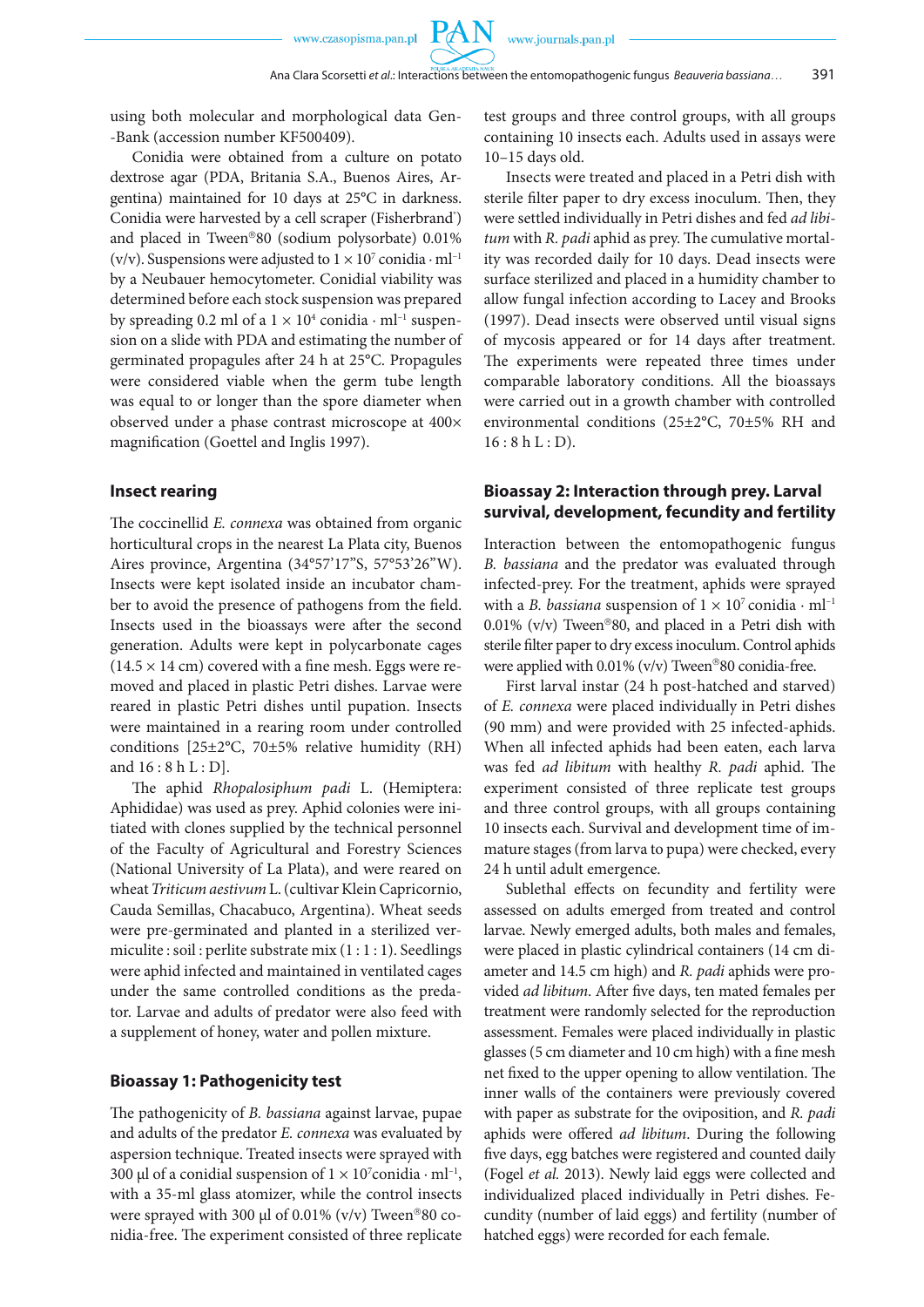

Insects were maintained in a growth chamber under controlled conditions (25±2°C, 70±5% RH and 16 : 8 h L : D). The experiments were repeated two times under comparable laboratory conditions.

#### **Statistical analyses**

Before data analysis, the Shapiro-Wilk test was used to assess data normality. If the assumptions of ANOVA were not met, datasets were transformed (arcsine  $\sqrt{x}$ ) or a non-parametric test for analysis of data was performed (Kruskal-Wallis test, with the bilateral Dunn test for multiple comparisons in pairs).

The parametric test of analysis of variance (ANO-VA) and *a posteriori* Tukey test were used to analyze pathogenicity test data. Repeated measures ANOVA were done to analyze fecundity and fertility data of *E. connexa* adults. Means were separated by the LSD multiple range test among the tested doses ( $p < 0.05$ ). All the analyses were performed using the program XLSTAT (Addinsoft XLSTAT for Excel, Paris, France, 2009).

### **Results**

#### **Pathogenicity test by direct spray on predator**

Bioassays of pathogenicity tests conducted with *E. connexa* showed that after 10 days, *B. bassiana* LPSc 1067 infected the coleopteran. There were significant differences between different instar evaluated ( $F = 22.02$ ;  $df = 5$ ;  $p < 0.001$ ). The most susceptible stage was first larval instar, with a 38.8±3.51% of mortality, and the lowest mortality was recorded in pupal stage with  $2.22 \pm 1.47\%$  (Fig. 1). The average viability of the conidia was over 95%. Fungal growth and sporulation of the fungal isolate was determined on the dead insects following the technique cited by Lacey and Brooks (1997).

#### **Interaction through infected prey**

The effects of *B. bassiana* through infected prey on *E. connexa* larvae survival were significantly different when we analyzed the accumulated survival (from first larval instar to adulthood) ( $K = 3.84$ ;  $p = 0.029$ ), but, there were no significant differences in the survival of each individual stage (Table 1).

For the development time (days), statistical analysis showed that there were no significant differences from first larval instar to pupae ( $K = 3.84$ ;  $p = 0.092$ ) being recorded over a total period of 14.8 and 14.9 days in treated and control groups, respectively. However, significant differences were observed in development time in first larval instar ( $K = 3.84$ ;  $p = 0.037$ ), fourth



**Fig. 1.** Mean percent ± SD mortality of *Eriopis connexa* exposed to *Beauveria bassiana* LPSc 1067 by pathogenicity test. The bars indicate standard errors, and different letters denote significant differences between stages according to the Tukey test ( $p \le 0.05$ )

larval instar (K = 3.84;  $p < 0.0001$ ) and pupae (K = 3.84;  $p = 0.019$ ) between treated and control groups (Fig. 2).

Effects of *B. bassiana*, through infected prey, on reproduction of *E. connexa* were assessed on those adults that emerged from treated and control groups. Effects on fecundity and fertility were evaluated according to time factor, for five consecutive days after first oviposition. When analyzing data according to time factor, an increasing tendency in fecundity after the first oviposition day was observed. The daily fecundity was significantly reduced at five days compared to control group  $(F = 39.96; p \le 0.0001; df = 1, 185)$ . A mean number of 16.78 against 6.44 eggs/female were laid by control and treated *E. connexa,* respectively (Fig. 3). By contrast, no significant differences in the rate of hatched eggs from treated and control groups were observed between the five oviposition days ( $F = 0.145$ ;  $p = 0.704$ ;  $df = 1$ , 101), reaching values of 80.45% and 81.30% of treated and control eggs, respectively.



**Fig. 2.** Effects of *Beauveria bassiana* on the development time of immature stages of *Eriopis connexa* exposed to the fungus by ingestion (treated prey). The bars indicate standard errors, and different letters denote significant differences between treatments according to the Dunn test ( $p \le 0.05$ )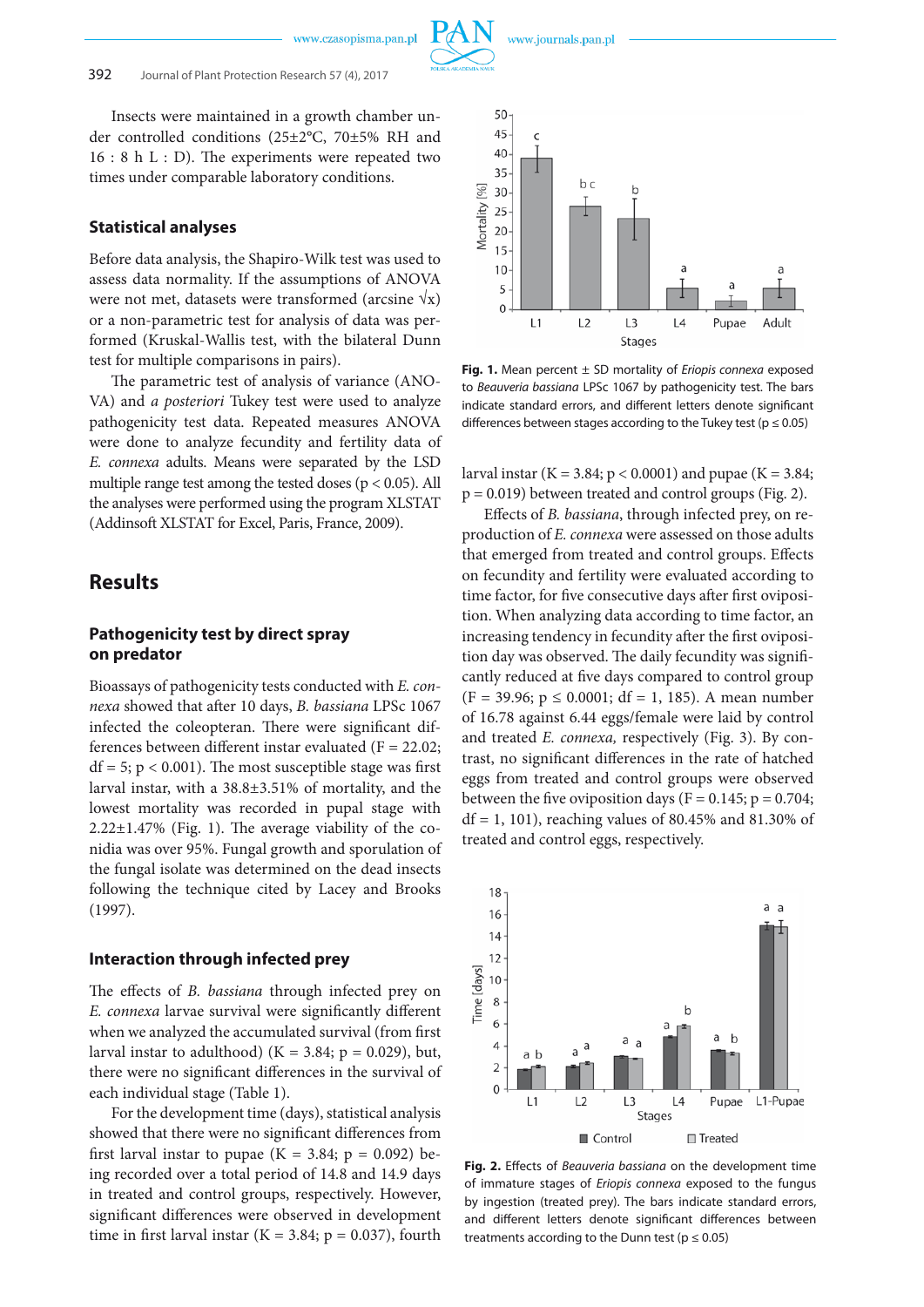

| Treatment      | L1<br>[%]        | L <sub>2</sub><br>[%] | L3<br>[%]     | L4<br>[%]        | Pupae<br>$\lceil % \rceil$ | <b>Adults</b><br>[%] | Acumulated<br>survival* [%] |
|----------------|------------------|-----------------------|---------------|------------------|----------------------------|----------------------|-----------------------------|
| Control        | $98.3 \pm 1.6 a$ | $98.3 \pm 1.6 a$      | $100 \pm 0 a$ | $100 \pm 0 a$    | $100.0 \pm 0$ a            | $100 \pm 0 a$        | $96.7 \pm 2.1 a$            |
| <b>Treated</b> | $91.6 \pm 3.0 a$ | $96.4 \pm 2.3 a$      | $100 \pm 0 a$ | $97.9 \pm 2.0 a$ | $98.1 \pm 1.8$ a           | $93.9 \pm 4.2 a$     | $80.0 \pm 5.7$ b            |
|                | $p = 0.083$      | $p = 0.46$            | $n$ o         | $p = 0.31$       | $p = 0.31$                 | $p = 0.14$           | $p = 0.02$                  |
|                | $df = 1,12$      | $df = 1.12$           | $df = 1.12$   | $df = 1,12$      | $df = 1.12$                | $df = 1.12$          | $df = 1,12$                 |
|                | $K = 3.84$       | $K = 3.84$            | $K = 3.84$    | $K = 3.84$       | $K = 3.84$                 | $K = 3.84$           | $K = 3.84$                  |

**Table 1.** Effects on the survival of *Beauveria bassiana* through infected prey on immature stages and adults of *Eriopis connexa*

The data correspond to means (±SE). Treatments with different letters are significantly different. Kruskal-Wallis test (p < 0.05) \*number of adults regarding initial number of Larvae 1 (L1)



**Fig. 3.** Number of eggs laid daily by *Eriopis connexa* females from treated and control groups on five consecutive days. The bars indicate standard errors, and different letters denote significant differences between stages according to the Fisher (LSD) test ( $p \le 0.05$ )

For personal observation, we recorded three *E. connexa* females that after the oviposition period died. They were conditioned in a humid chamber and the entomopathogenic fungus *B. bassiana* arose from the intersegmental zone of the body.

# **Discussion**

Interspecific competition between natural enemy species is one of the most important factors determining biological control programs (Gonzalez *et al*. 2016). Studies about interactions between entomopathogenic fungi and other natural enemies (parasitoids and predators) have been performed worldwide (Roy *et al.* 2006; Ormond *et al*. 2011; Martins *et al.* 2014; Bayissa *et al.* 2016). However, there is very little information about interactions with other natural enemies in Coccinellidae species in general and *E. connexa* in particular.

Even though many coccinellid species and entompathogenic fungi may occupy the same spatial and temporal habitat, it is curious that so little information exists about the susceptibility and intraguild interactions between the predator species of Coccinellidae and entomopathogenic fungi.

A very small number of entomopathogenic fungi species have been isolated from coleopteran coccinellids collected under field conditions. The fungal species *B. bassiana* was isolated from *Cycloneda sanguinea* L. in Argentina (Toledo *et al*. 2008). The parasitic fungus *Hesperomyces virescens* (Laboulbeniales: Laboulbeniaceae) has been reported to infect several coccinellids, such as *Chilocorus stigma* Say, *C. bipustulatus* L., *Adalia bipunctata* (L.), *H. axyridis*, *Hippodamia convergens* Guérin-Méneville and *E. connexa* (Riddick *et al*. 2009). Even though this fungus invades the cuticle there are no known deleterious impacts on the host (Nalepa and Weir 2007). Cottrell and Shapiro-Ilan (2003) reported that field-collected *Olla v-nigrum* Mulsant was commonly found infected by *B. bassiana*, but *H. axyridis* was never found to be infected by this fungus, nor was mycosis exhibited after death.

Nevertheless, there are few studies about the pathogenicity of entomopathogenic fungi in laboratory bioassays. The present study represents the first study of pathogenicity and provides initial information about the interaction between the fungus *B. bassiana* and the predator *E. connexa.* Cottrell & Shapiro-Ilan (2008) assayed the susceptibility of *Olla v-nigrum*, *Coleomegilla maculata* DeGeer, *Cycloneda munda* (Say, 1835) and *H. convergens* adults to *B. bassiana* isolates under laboratory conditions, showing 76% and 2% mortalities with a LC<sub>50</sub> rate of  $2.5 \times 10^5$  conidia  $\cdot$  ml<sup>-1</sup>. In our study, using a higher dose, adults were less susceptible after 10 days. The most susceptible stage was first larval instar and the lowest mortality was found in pupae stage. Also, Scorsetti *et al.* (2012) showed that the entomopathogenic fungus *L. muscarium* at a dose of  $1 \times 10^7$  conidia  $\cdot$  ml<sup>-1</sup> caused a mortality of 45±5% and 30±5% to L1 and L2 larval instar of *E. connexa*, respectively, under laboratory conditions.

Although laboratory-reared insects are more susceptible to pathogens (Hajek and Butler 2000), the ecological components and behavioral responses of the predators should be taken into consideration in order to explain the low or scarce incidence of entomopathogenic fungi infecting coccinellids under natural field conditions. Ormond *et al*. (2011) observed that both, male and female *Coccinella septempunctata* L.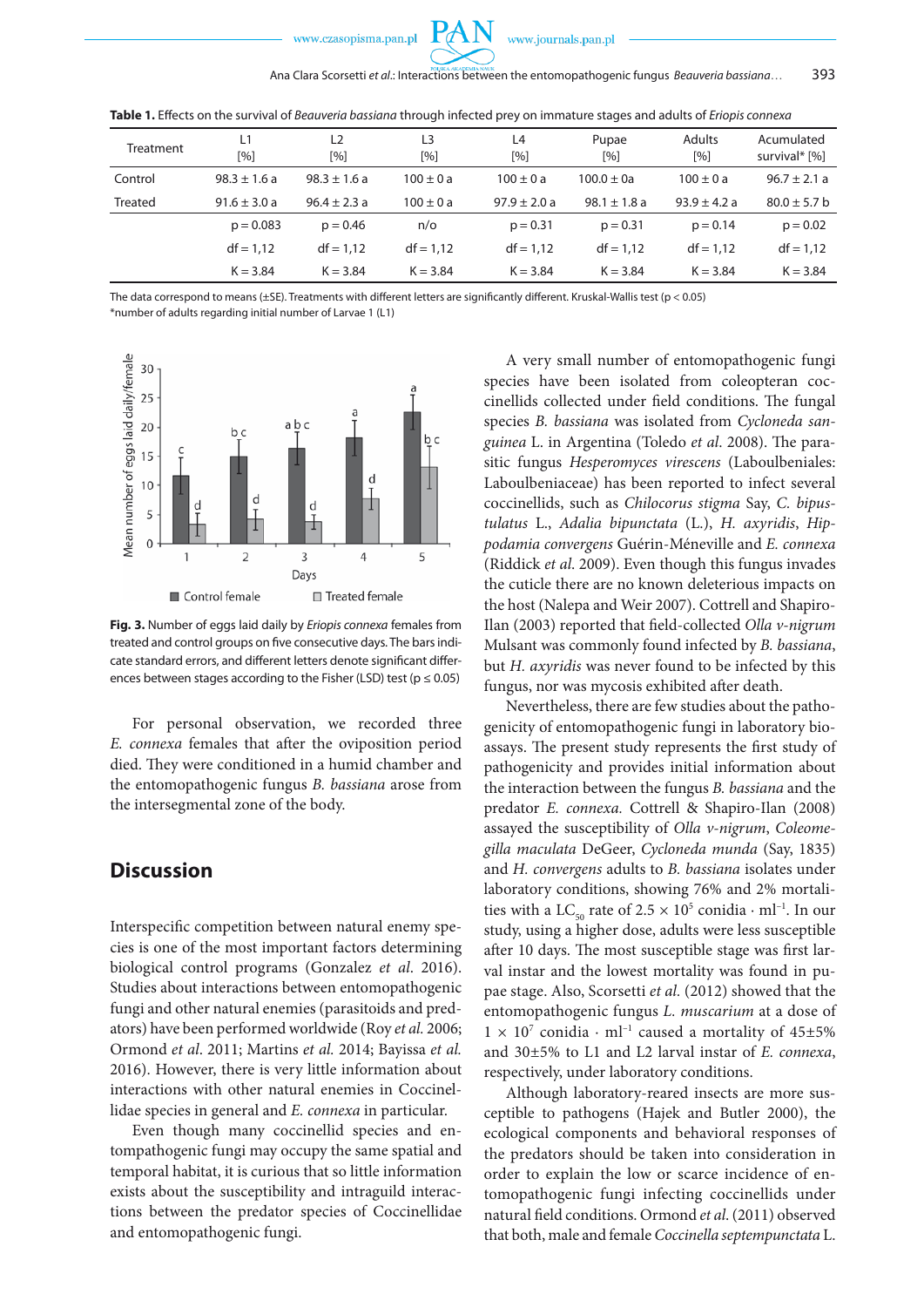

avoided *B. bassiana* through contact with leaf surfaces, soil inoculated and mycosed cadavers. Also, Pell and Vandenberg (2002) demonstrated that the ladybird *H. convergens* avoided feeding on Russian wheat aphids, *Diuraphis noxia* Mordavilko, infected with *I. fumosorosea*. The ability of coccinellids to detect and avoid entomopathogenic fungi conidia is an adaptation that undoubtedly increases survival and ultimately fitness.

In this study, the method of inoculation to evaluate the sub-lethal effects was through fungus-infected prey aphids, offered one time only. Statistical analyses showed that there were no significant differences between the survivals of both treatments, inoculated and control groups, from larvae to adulthood. The development time (days) was 14.8 and 14.9 days in treated and control groups, respectively. Silva *et al.* (2013) found a total development period of 12.6±0.2 and 14.4±0.2 days for treatment fed different aphids as prey, which is consistent with our study. However, significant differences were observed in development time in stages L1, L4 and pupae between treated and control groups. There were no differences observed on development time, nevertheless, the daily fecundity was significantly reduced at five days compared to control group. These results are consistent with a different study (Simelane *et al.* 2008) in which another coleopteran, *C. septempunctata*, reared on uninfected aphids produced significantly more eggs per day during the observation period than those reared on fungus-infected aphids. Also, 11% of females reared on fungus-infected aphids oviposition stopped within a week and later died. Also, they found that both, male and female *C. septempunctata* reared on *Neozygites fresenii* – infected aphids were smaller than those reared on uninfected aphids.

This study shows that despite having received a single dose of fungus in its life cycle, the population parameters of predator *E. connexa* are affected.

Understanding the ecological consequences of using more than one biological control agent needs closer examination, especially for organic cropping systems that have evolved into complex ecosystems with populations of multiple arthropod natural enemy species. There are a limited number of studies involving microbes and arthropod natural enemies under field conditions. Thus, such studies would be necessary to help identify interactions between microbes and natural enemies to increase and enhance opportunities and further develop biological pest control programs.

#### **Acknowledgements**

This research was partially supported by Consejo Nacional de Investigaciones Científicas y Técnicas (PIP 0205) and Fondo para la Investigación Científica y Tecnológica (FONCYT; PICT 2013-0543).

- Addinsoft. 2009. XLstat for Excel. Available on: https://www.xlstat.com/es/descargar [Accessed: July 20, 2009].
- Bayissa W., Ekesia S., Mohameda S.A., Kaayab G.P., Wagachab J.M., Hannac R., Maniania N.K. 2016. Interactions among vegetable infesting aphids, the fungal pathogen *Metarhizium anisopliae* (Ascomycota: Hypocreales) and the predatory coccinellid *Cheilomenes lunata* (Coleoptera: Coccinellidae). Biocontrol Science and Technology 26 (2): 274–290. DOI: 10.1080/09583157.2015.1099148
- Biddinger D.J., Weber D.C., Hull L.A. 2009. Coccinellidae as predators of mites: Stethorini in biological control. Biological Control 51 (2): 268–283. DOI: https://doi.org/10.1016/j. biocontrol.2009.05.014
- Chen B., Li Z.Y., Feng M.G. 2008. Occurrence of entomopathogenic fungi in migratory alate aphids in Yunnan province of China. BioControl 53: 317–326.
- Cottrell T.E., Shapiro-Ilan D.I. 2003. Susceptibility of a native and an exotic lady beetle (Coleoptera: Coccinellidae) to *Beauveria bassiana*. Journal of Invertebrate Pathology 84 (2): 137–144. DOI: https://doi.org/10.1016/j.jip.2003.09.003
- Cottrell T.E., Shapiro-Ilan D.I. 2008. Susceptibility of endemic and exotic North American ladybirds (Coleoptera: Coccinellidae) to endemic fungal entomopathogens. European Journal of Entomology 105 (3): 455–460. DOI: 10.14411/ eje.2008.058
- de Faria M.R., Wraight S.P. 2007. Mycoinsecticides and mycoacaricides: a comprehensive list with worldwide coverage and international classification of formulation types. Biological Control 43 (3): 237–256. DOI: https://doi.org/10.1016/j. biocontrol.2007.08.001
- Draganova S., Donkova R., Georgieva D. 2008. Impact of strains of entomopathogenic fungi on some main groups of soil microorganisms. Journal of Plant Protection Research 48 (2): 169–179. DOI: https://doi.org/10.2478/v10045-008-0020-y
- Duarte Gómez W., Zenner de Polanía I. 2009. Tabla de vida del cucarrón depredador *Eriopis connexa* (Germar). Revista U.D.C.A Actualidad & Divulgación Científica 12: 147–155.
- Fogel M.N. 2012. Selectividad de insecticidas utilizados en cultivos hortícolas del Cinturón Hortícola Platense sobre el depredador *Eriopis connexa* en el marco del Manejo Integrado de Plagas. P.Th. Doctoral, Facultad de Ciencias Exactas, Universidad Nacional de La Plata, Argentina, 146 pp.
- Fogel M.N., Schneider M.I., Desneux N., Gonzalez B., Ronco A.E. 2013. Impact of the neonicotinoid acetamiprid on immature stages of the predator *Eriopis connexa* (Coleoptera: Coccinellidae). Ecotoxicology 22 (6): 1063–1071. DOI: 10.1007/s10646-013-1094-5
- Foster S.P., Devine G., Devonshire A.L. 2007. Insecticide resistance. p. 261–278. In: "Aphids as Crop Pests" (H.F. Van Emden, R. Harrington, eds.). CAB International, London, UK, 716 pp.
- Goettel M.S., Inglis G.D. 1997. Fungi: Hyphomycetes. p. 213–248. In: "Manual of Techniques in Insect Pathology" (L.A. Lacey, ed.). Academic Press, San Diego, USA.
- Gonzalez F., Tkaczuk C., Dinu M.M., Fiedler Z., Vidal S., Zchori-Fein E., Messelink G.J. 2016. New opportunities for the integration of microorganisms into biological pest control systems in greenhouse crops. Journal of Pest Science 89 (2): 295–311. DOI: 10.1007/s10340-016-0751-x
- Hajek A.E., Butler L. 2000. Predicting the host range of entomopathogenic fungi. p. 263–273. In: "Nontarget Effects of Biological Control" (P.A. Follett, J.J. Duan, eds.). Kluwer Academic Publisher, Dordrecht, NL.
- Hogenhout S.A., Ammar E.D., Whitfield A.E., Redinbaugh M.G. 2008. Insect vector interactions with persistently transmitted viruses. Annual Review of Phytopathology 46: 327–359.
- Jaber L.R., Araj S.E. 2017. Interactions among endophytic fungal entomopathogens (Ascomycota: Hypocreales), the green peach aphid *Myzus persicae* Sulzer (Homoptera: Aphidi-